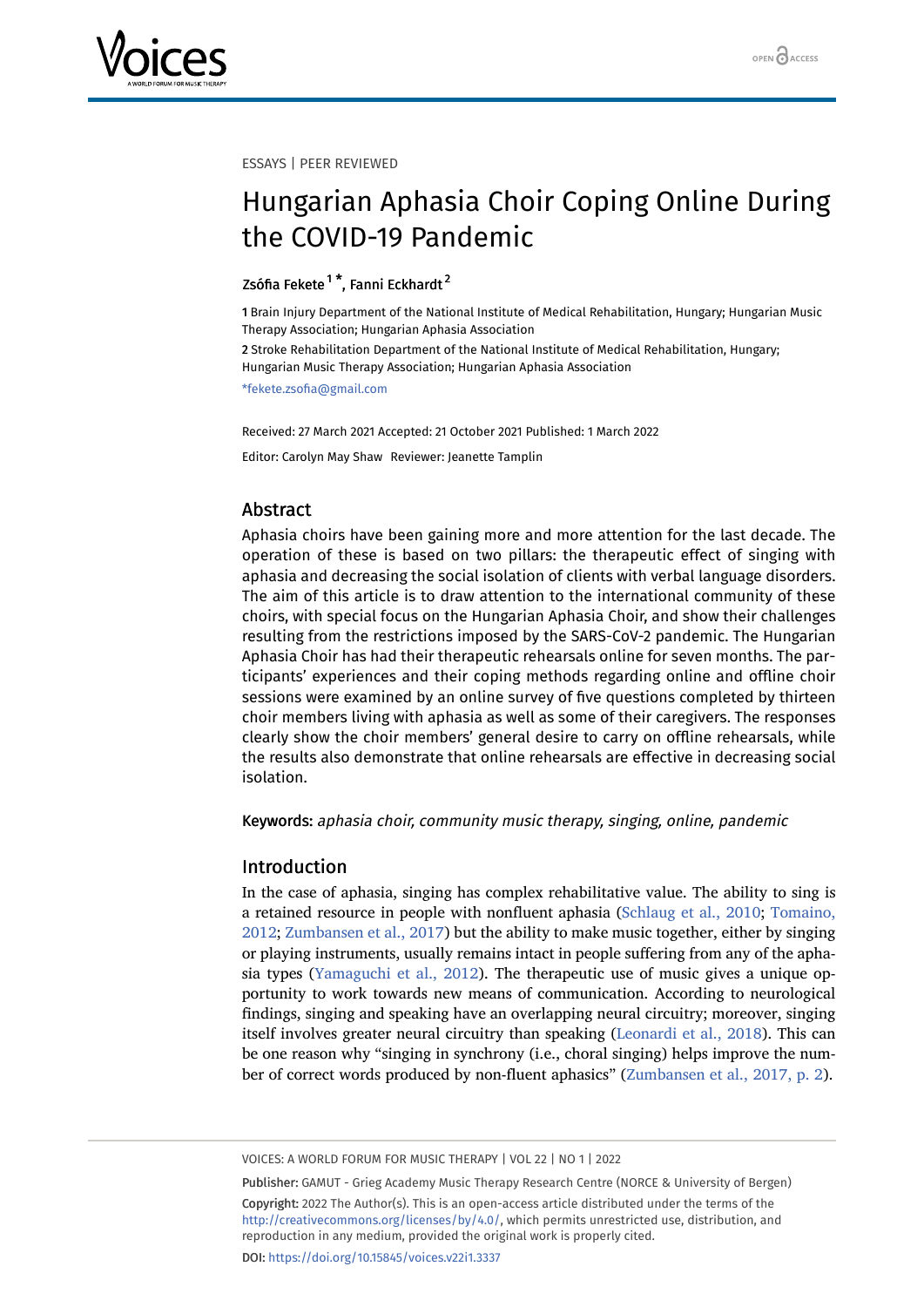Singing in an aphasia choir is an active form of music therapy, which is based on a singing community. Singing together can have complex beneficial goals, equally supporting speech production [\(Schlaug, 2015](#page-7-1); [Sparks et al., 1974\)](#page-8-4), social belonging ([Ans](#page-7-2)[dell, 2002](#page-7-2); [Tamplin et al., 2013](#page-8-5); [Tarrant et al., 2021](#page-8-6)) and improving the quality of life.

The number of studies examining the possible beneficial effects of aphasia choir participation on the quality of life and on communication outcomes is growing. Fogg and Talmage ([2011](#page-7-3)), [Tamplin et al. \(2013\)](#page-8-5) and [Tarrant et al. \(2021\)](#page-8-6) all reported unfolding social connections through new friendships between choir participants and an increased sense of belonging after regular choir sessions consisting more than 50% of song singing [\(Monroe et al., 2020](#page-7-4); [Tarrant et al., 2016\)](#page-8-7). Moreover, increasing confidence and improvement in the participants' mood during and in-between choir sessions as well as an increased sense of purpose, and that they liked "the fact that as an individual you are not categorized" [\(Fogg & Talmage, 2011, p. 267](#page-7-3)) were themes that also emerged from interviews with choir participants who live with aphasia, and their caregivers [\(Fogg & Talmage, 2011](#page-7-3); [Tamplin et al., 2013](#page-8-5)). [Tarrant et al. \(2016\)](#page-8-7) adds that an increasing sense of belonging can result in social identity renegotiation, which is a social quality that has a beneficial effect on several health outcomes. [Mantie-Ko](#page-7-5)[zlowski et al. \(2018\)](#page-7-5) suggests that in aphasia choirs "a context where participant enjoyment is viewed as fundamental to social value and hence, ongoing involvement in the activity" ([2018, p. 17](#page-7-5)) should be given a more emphatic role compared to other therapeutic considerations.

Singing together itself can have an equalizing effect ([Tamplin et al., 2013](#page-8-5)). Steele ([2016](#page-8-8)) refers to Procter [\(2001](#page-7-6)) in her article explaining the participatory quality of the Community Music Therapy (CoMT) approach by saying that "hearing all that an individual offers as music allows him to focus more on what he may offer to the partnership, and less on diagnosis" ([Steele, 2016, para. 1](#page-8-8)). A sense of purpose, increasing confidence and feeling competent as a result of increased participation as well as the possibility for identity renegotiation engendered by all this resonate with the principles of the CoMT [\(Ansdell, 2002](#page-7-2); [Steele, 2016](#page-8-8); [Stige & Aarø, 2011;](#page-8-9) [Tiszai & Szűcs-Ittzés,](#page-8-10) [2016](#page-8-10)) and the identity renegotiation theory in aphasia rehabilitation [\(Shadden, 2005](#page-8-11)); both can form the basis of therapeutic choir work.

#### International HUB for Aphasia Choir Leaders

An international group of aphasia choir experts, called Aphasia Choirs Go Global (ACGG), was founded by Bronwen Jones (Australia) and Ellen Bernstein-Ellis (USA), two speech and language pathologists [\(Jones et al., 2013](#page-7-7)). In February 2021 the group had 103 members. The aphasia choir leaders belonging to ACGG meet online on a regular basis in order to exchange experiences and focus on practical as well as scientific issues ([Jones et al., 2013\)](#page-7-7). During the meetings organized in the period of lockdowns in most of the member states, participants of ACGG agreed that the context of aphasia with regard to social isolation was changed by the breakout of the SARS-CoV-2 pandemic. Living with aphasia in itself means social isolation [\(Pike et al., 2017](#page-7-8); [Shadden,](#page-8-11) [2005](#page-8-11); [Tarrant et al., 2021\)](#page-8-6), which was exacerbated by the additional pandemic restrictions. Therefore, continuing the rehearsals with these singing groups became even more crucially important.

### The Hungarian Aphasia Choir During the SARS-CoV-2 Pandemic

The Hungarian Aphasia Choir (HAC) was founded in 2016 and bears the name "Hangadó Énekegyüttes," which literally means Sound-Giving Vocal Ensemble. The choir is led by two choir-leaders, who are the authors of this article and have been members of ACGG since February 2018. The core activity of the choir is song singing with additional vocal warm-up exercises, and giving performances (3–4 concerts a year). All the songs sung by the choir have live guitar accompaniment played by one of the choir-leaders.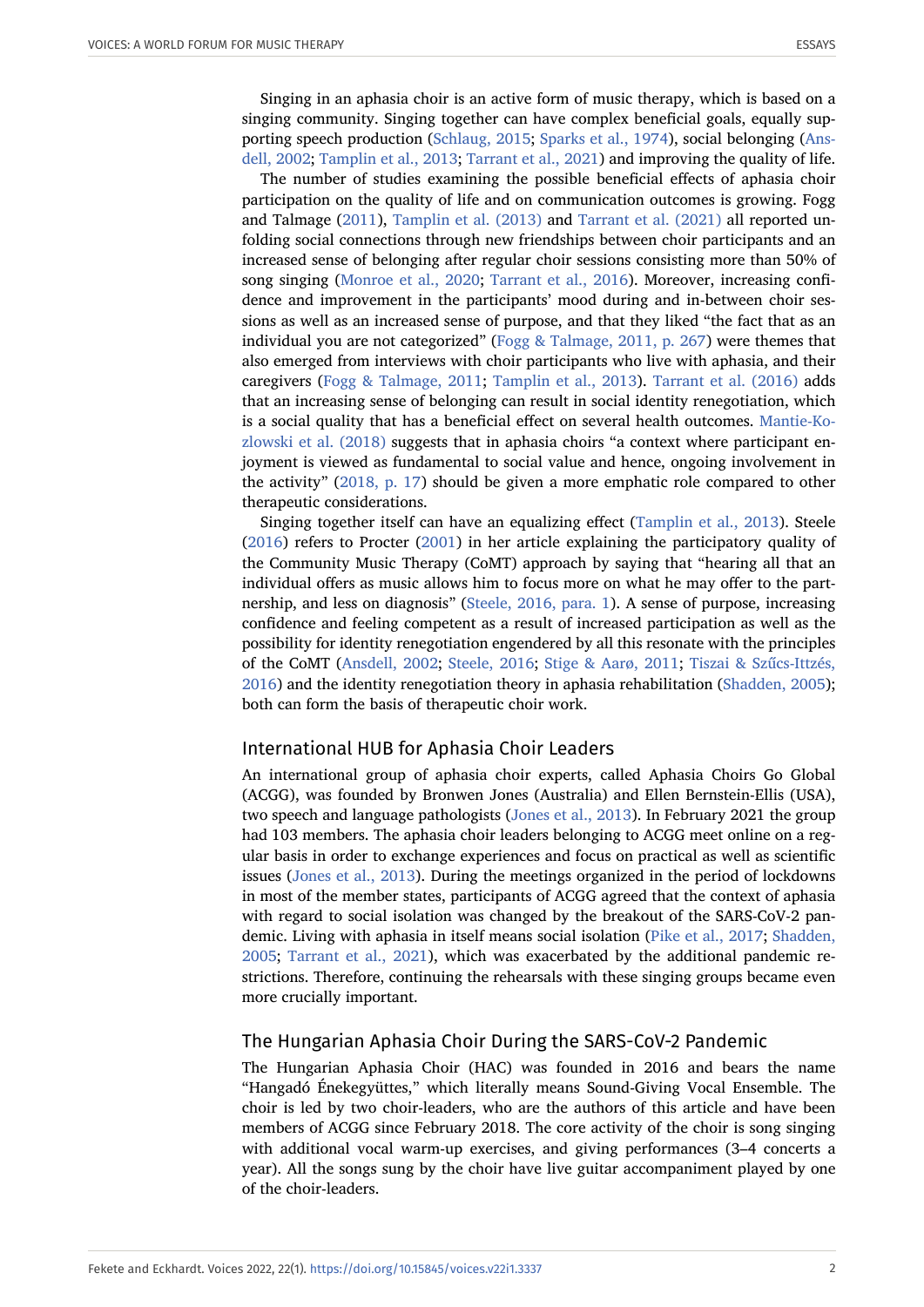In the last five years, the singers gave fourteen offline concerts in various locations in Hungary and participated in one online international choir meet-up as well as one online performance. The group also performed at scientific conferences and sang in hospitals for their fellow stroke survivors. Such moments were always crucially important for the singers as during these events they were able to experience that they were no longer patients but instead the ones who provided support to others. The main purpose of these occasions was, and continues to be, the sensitization of the audience and society as a whole to the problems and reality of people suffering from language and communication impairment.

Regretfully, the choir has not been able to give live concerts––all its concerts have been cancelled––since the SARS-CoV-2 pandemic outbreak in March 2020, nor has the choir been able to continue its offline rehearsals. In order to meet the socioecological goals of aphasia choirs, the group decided to continue the singing sessions on an online platform on a weekly basis. In Hungary the lockdown started in March 2020. From May until the end of the summer in 2020 the HAC could carry on with outdoor rehearsals in a public park of Budapest, during which the singers kept the required physical distance from each other. However, at that time not all the participants felt comfortable with travelling on public transport. Therefore, the option for online participation was also provided for those staying at home, creating a hybrid (online-offline) rehearsal method. One of the choir leaders was in charge of maintaining contact between those participating from home and those being there in person, and securing the appropriate visual and auditory environment through a laptop and mobile data in the park. In September and October, the Hungarian Aphasia Association provided a rented, spacious indoor space for the choir in order to be able to continue with the hybrid rehearsals in the autumn. However, due to the second wave of the SARS-CoV-2 pandemic, the choir had to return fully to the online platform in November 2020. This situation has remained unchanged until the present time  $(10<sup>th</sup>$  May, 2021).

The HAC has been rehearsing on an online platform for more than seven months now. Similar to the ACGG experiences, the HAC has also been facing various challenges: The experiences of the ACGG members show that none of the online interfaces used are able to eliminate the sound delay. Therefore, even if a group sings together, everybody, except the choir leader, has to mute themselves to avoid the chaotic sound. In this way the acoustics and the visual experience are not the same as during a live rehearsal.

By exploiting the benefits afforded by CoMT and aphasia choir work, the aim of HAC is to support successful identity renegotiation for people with aphasia, enabling participants to feel competent ([Shadden, 2005](#page-8-11)) and equal participants in social activity and in society as a whole.

## The Experience of Online Aphasia Choir Participation

In this paper we aim to discover the experiences of aphasia choir participants in light of the pandemic. This research focuses on the situation of the HAC: what challenges they have to face when participating in an online choir rehearsal and what the possible benefits of virtual connectedness are. In order to better understand how the choir copes with online and offline rehearsals, the leaders distributed an online questionnaire of five questions among the singers.

### Research Method

An anonymous online survey was sent to all the 19 choir participants in October, 2020, during the hybrid rehearsal period, seven months after introducing online rehearsals. The age distribution of the choir members, the length of time the respondent has been living with aphasia, and the social conditions are described in Table 1.

The survey consisted of five questions as displayed in Table 2. The questionnaire was conducted in Hungarian, the participants' native language, and was translated from Hungarian into English by the second author.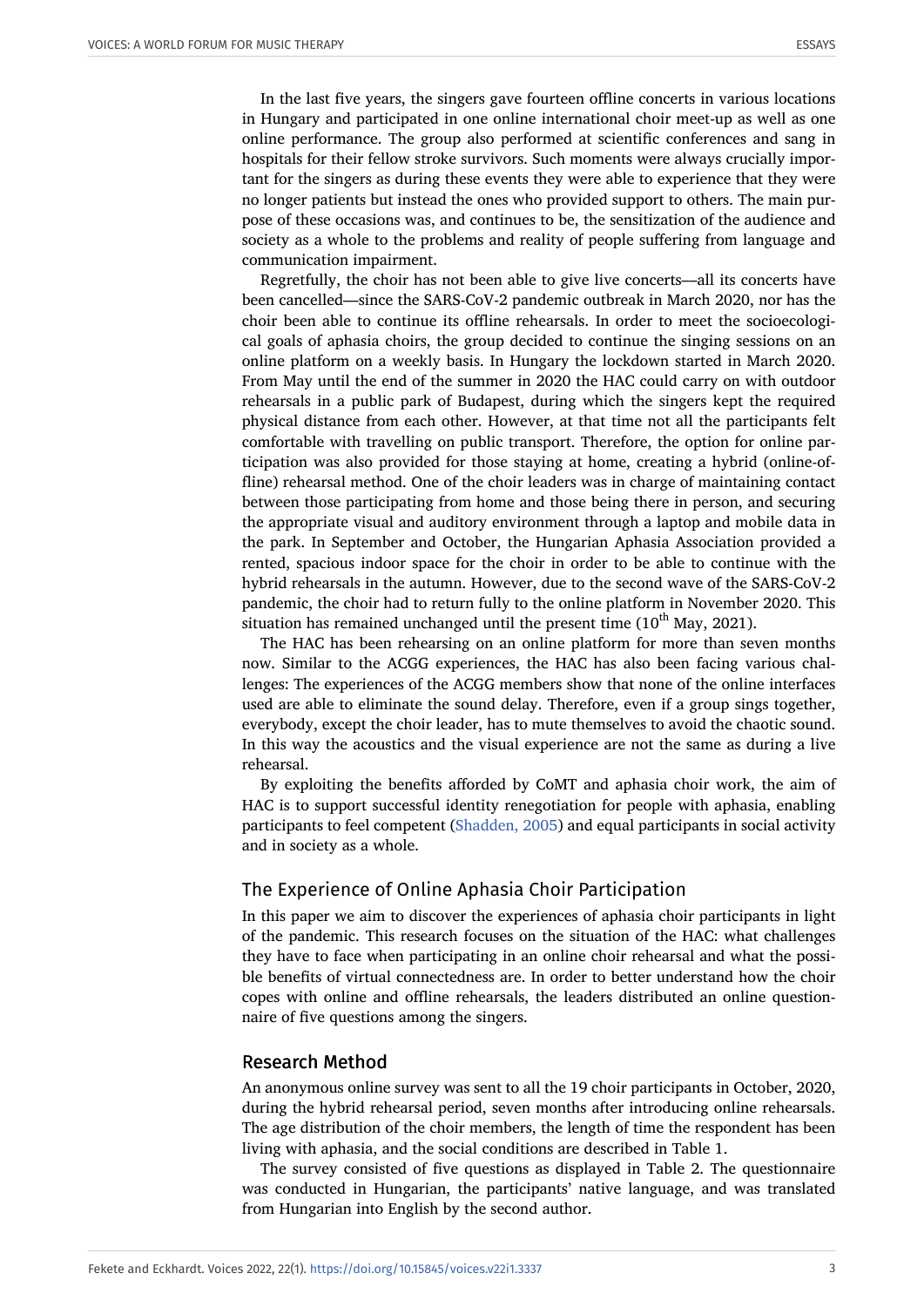#### Table 1

Details about the choir

| Number of singers<br>(People living with aphasia)         | 19                                                                           |
|-----------------------------------------------------------|------------------------------------------------------------------------------|
| Gender                                                    | 9 male; 10 female                                                            |
| Age                                                       | Min: 40; Max: 82; Mean age: 60                                               |
| Length of time the person<br>has been living with aphasia | Min: 0.4 year; Max: 50 years; Mean: 6.48 years                               |
| Place of residence                                        | 13 members live close to the rehearsals:<br>6 members in the suburban region |
| Living with caregivers                                    | 16 members live with caregivers: 3 members live alone                        |

#### Table 2

The survey

|                                                                                 | <b>Question</b>                                                                                                               | <b>Question Type</b>                             |  |
|---------------------------------------------------------------------------------|-------------------------------------------------------------------------------------------------------------------------------|--------------------------------------------------|--|
| 1.1                                                                             | How effective do you think our offline rehearsals are?                                                                        | (answers on a scale)<br>of 1 to $5$ <sup>*</sup> |  |
|                                                                                 | 2. How effective do you think our online rehearsals are?                                                                      | (answers on a scale)<br>of 1 to $5$ <sup>*</sup> |  |
| 3.1                                                                             | When there is no opportunity for offline/face-to-face choir rehearsals, are you<br>willing to participate in online sessions? | (yes or no)                                      |  |
|                                                                                 | 4. What are the advantages of offline sessions?                                                                               | (open-ended)                                     |  |
| 5.1                                                                             | What are the advantages of online therapies (choir sessions)?                                                                 | (open-ended)                                     |  |
| * 1 "not at all," 2 "barely," 3 "moderately," 4 "effective," 5 "very effective" |                                                                                                                               |                                                  |  |

#### Table 3

Answers to the survey

| Question | Number of respondents | <b>Answers</b>              |
|----------|-----------------------|-----------------------------|
|          | 13                    | $4.96$ mean*                |
| 2.       | 13                    | $2.83$ mean*                |
| 3.       | 13                    | 11 yes, 2 no                |
| 4.       | 11                    | Described in the text below |
| 5.       | 12                    | Described in the text below |

\*Mean value of the Likert scale answers (\*1 "not at all", 2 "barely", 3 "moderately", 4 "effective", 5 "very effective")

Due to the verbal impediments of the choir members, it was important not to rely solely on the questionnaire, since some singers with severe verbal understanding or reading difficulties were not able to provide answers. Therefore, the questionnaire survey was supplemented by an expert opinion on one of the participant's nonverbal reactions to the first offline reunion of the choir after 3 months of lockdown and online rehearsals.

# Results

## Questionnaire

Thirteen choir participants filled out the questionnaire. However, there was a difference in the numbers of the answers for different questions, as displayed in Table 3.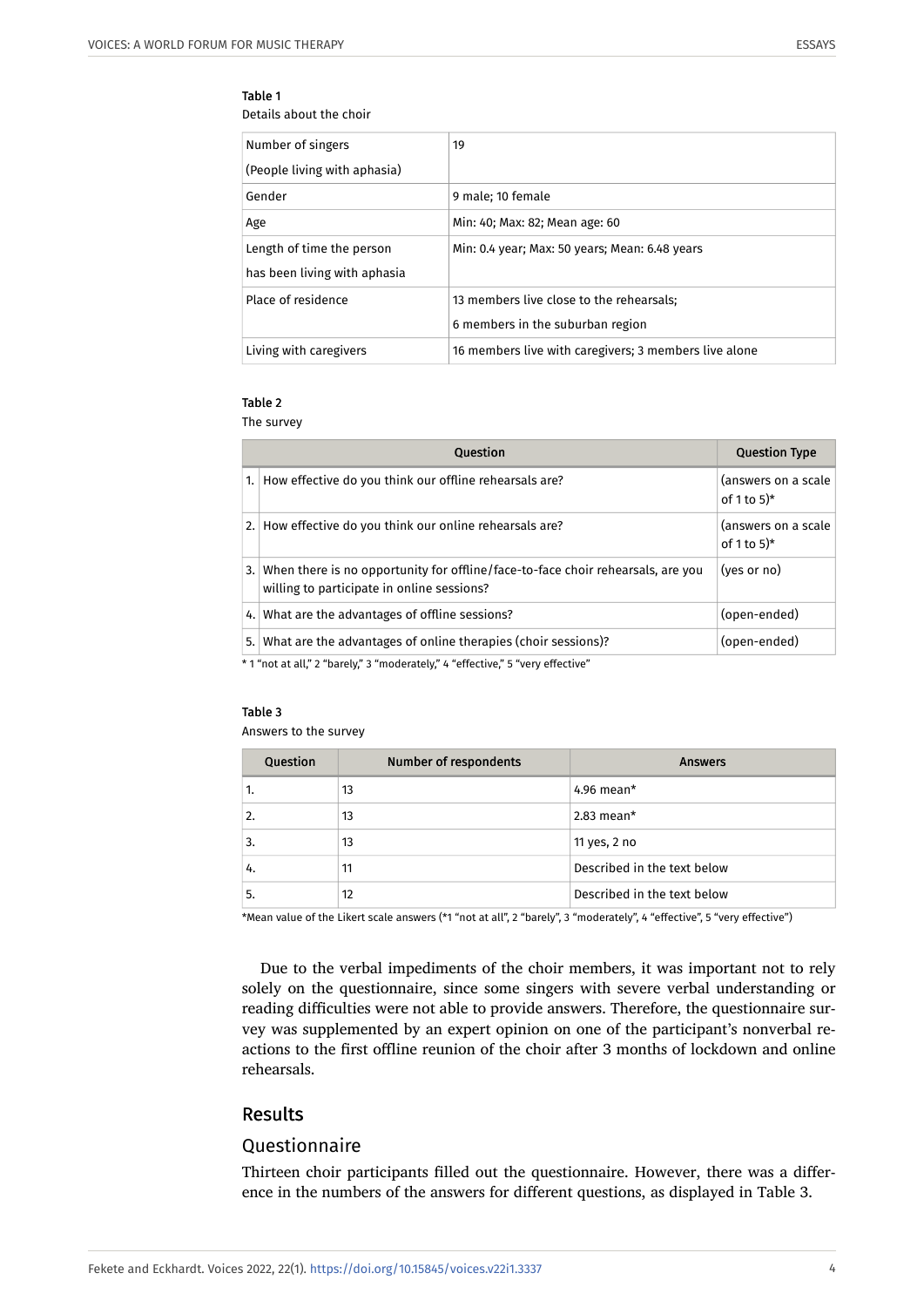In Question 1 and Question 2, the majority of the participants stated that the offline sessions were more effective than the online meetings. Rating the efficiency on a scale from 1 to 5, the members gave an average of 4.96 points for the offline and 2.83 points for the online rehearsals.

In Question 3 the choir participants expressed their preference for online rehearsals over no rehearsals at all, and only two participants said that they preferred not to participate in online sessions at all.

Answers for Question 4 were the following:

Regarding the benefits and advantages of the offline choir sessions, various answers were received. For example:

"The power of community."

Most of the respondents emphasized psychological well-being as a fundamental human need:

"A person with aphasia needs personal contact; she/he returns home after a rehearsal always filled with joy."

"Face-to-face meetups are the very best activities!"

Some even added that personal contact and socializing can be even more essential in the lives of those living with disabilities:

"Personal contact and meetups with fellow participants are crucial. They (…) help each other in singing, (…) it all improves their mood and psychological well-being (…) and helps their recovery, which is the most important thing."

Only one person mentioned the issue of technical difficulties, albeit only indirectly:

"Personal contact, you don't have to bother with the computer."

In connection with Question 5, it should be pointed out that in three answers the respondents expressed their disappointment in regard to meeting online, which they felt was incomparable with a personal meeting:

" … This [the offline rehearsal] can be called an activity, but the online version cannot."

"There is no advantage of online rehearsals (…) it is like talking to a computer, it is incomparable with the face-to-face choir (…). The Covid-19 pandemic is a nightmare for a person living with aphasia (…)."

"In my opinion, there is no advantage (…)."

However, based on the answers about the advantages of the online choir sessions, it can be stated that most of the singers welcomed the opportunity to be able to participate in the choir at all:

"If there is no other way, than it is ok as well."

"It is still nice to see each other."

One of the members emphasized that online sessions enabled him to join the choir without the worry of physical accessibility:

"My husband has difficulty in walking and moving  $(...)$ , he is also able to participate in the choir like this (…)."

Two participants reported that during the pandemic they even prefer to stay home and stay safe: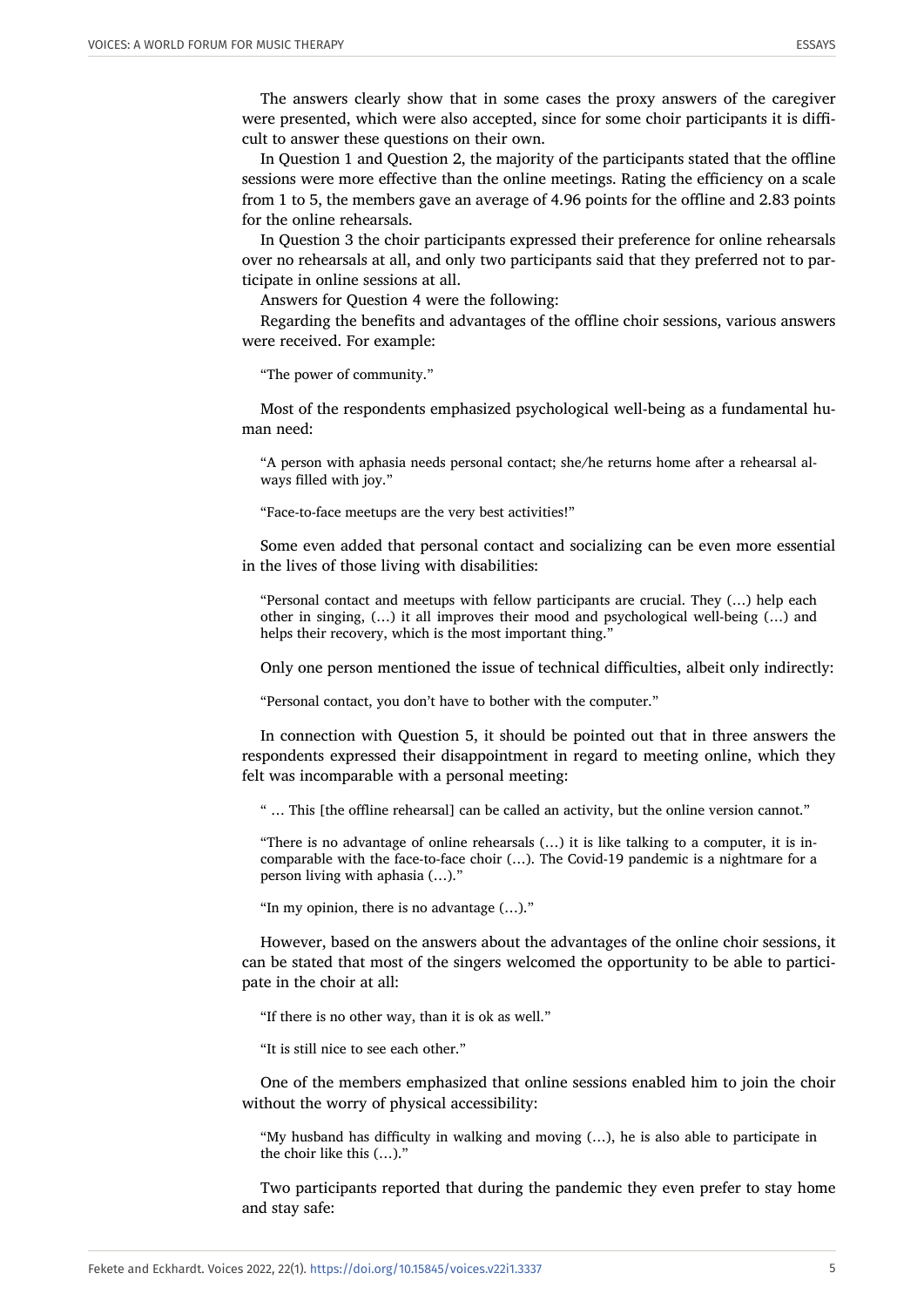"It is more comfortable and safer."

"You don't need to travel, (…) You can avoid the risks of this current pandemic."

In practice, the group faced some infomation communications technology problems, such as handling the video conference platform including exiting or entering the meeting, and muting themselves. Surprisingly, these were less cited as a problem in the questionnaire answers than expected. All the remarks and our observations showed that the singers primarily approach the singing group and the challenges of the unexpected transferring to the online functioning from a social perspective.

Despite all the challenges of the online rehearsals, most of the members showed a willingness to compromise with the online interface. Another advantage of the online interface crystallized too: For those challenged by longer travel distances and mobility impairments, the online meeting platforms provided a reasonable alternative to join the rehearsals.

## **Observations**

#### Individual

Besides the thirteen respondents to the survey, we dealt with one choir member with severe chronic aphasia––one who could not answer the questionnaire herself––on an individual basis. The 47-year-old female singer found it extremely challenging to handle the online interfaces during our first online rehearsal period (March–May 2020). She was able to spontaneously communicate with a vocabulary of ca. ten words, while she could fluently sing the familiar lyrics with a good sense of rhythm and intonation. In May 2020, it was possible to restart the personal offline rehearsals in the open air, with the rule of social distancing observed. This particular member could hardly participate in the online sessions as she struggled with a lot of technical problems, but she came to the first open-air, live meeting with great enthusiasm and became really emotional, showing how much she was missing this moment. She immediately approached one of the choir leaders with a big hug and tears in her eyes and did not let her go for a while. She then tried to express her feelings with words in which she did not succeed, but she made it perfectly clear through nonverbal gestures and intonation what great frustration she experienced when she was not able to join in the online rehearsals.

#### Group

The attendance of the choir was monitored by the choir leaders, i.e., their participation in the online meetings, on a regular basis. It can be seen that the average attendance did not change during the sessions: Only two out of the nineteen members refused to participate in the rehearsals organized only online.

The shift to the online world and the regular ACGG meetings helped the HAC to co-organize an aphasia choir meet-up with an aphasia choir from New Jersey, led by Gillian Velmer, speech and language pathologist. More than thirty singers (people with aphasia, caregivers and choir leaders) took part in this online event, during which the participants with aphasia also had to cope with the Hungarian-English linguistic challenge. The choir members exchanged experiences with the help of translators (the choir leaders and a volunteer caregiver). It was impressive to see how linguistic borders disappeared and in the middle of the pandemic, people felt that they had bonded with each other without boundaries.

Even though the choir is not able to give concerts and take part in live social events at the moment, the members are gradually mastering the skills required for using the online tools, thus the efficiency of the weekly choir rehearsals has been gradually improving. The members also seem to gradually realise that struggling with aphasia and dealing with social distancing are much the same all over the world. Even people with aphasia living 6,000 km away have the same challenges; they can give support and help their fellow survivors struggling with the same disability. The singers' proactivi-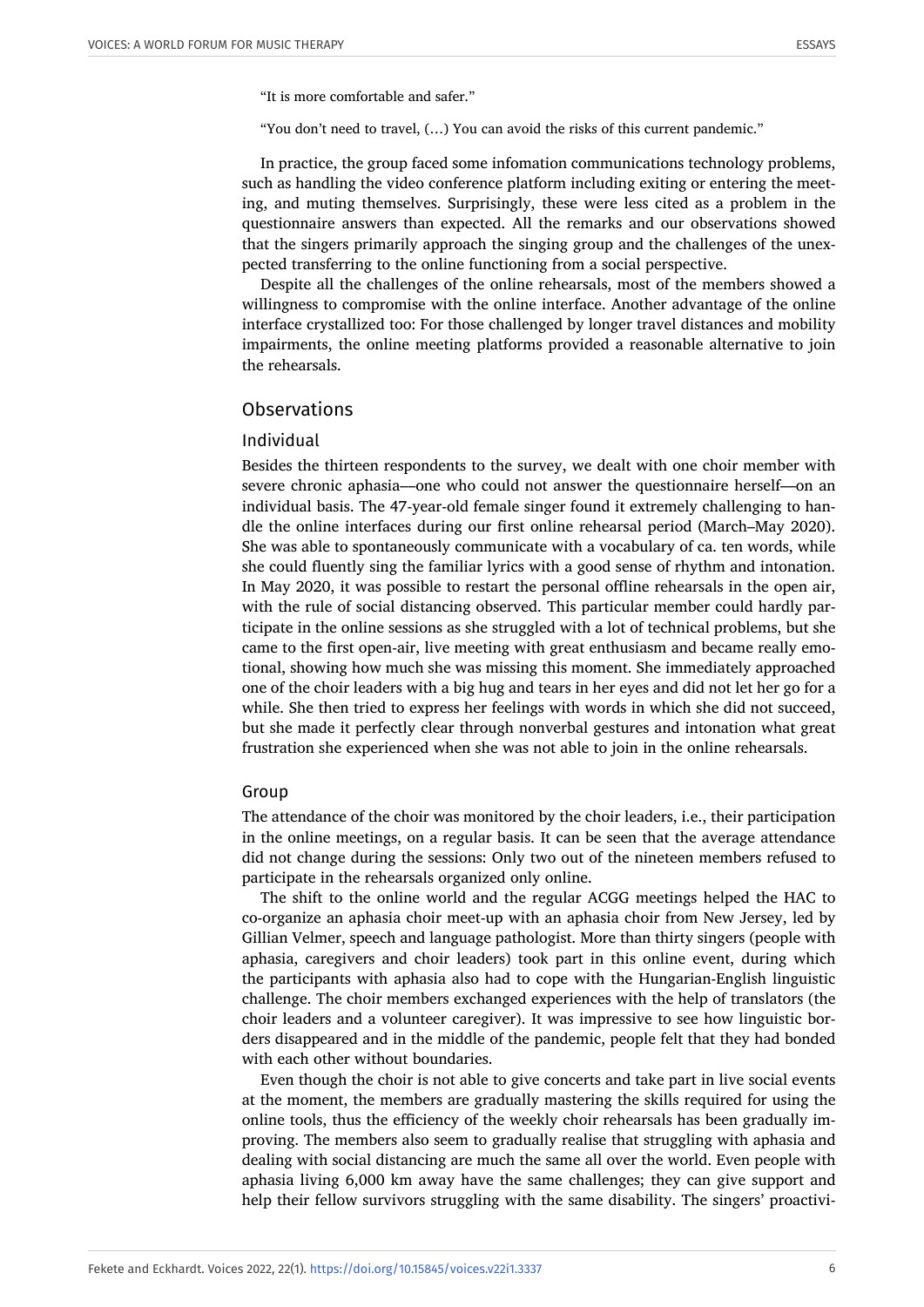ty has in fact been growing after several months of online rehearsals. They introduce their home environment to each other, and they show their own drawings or artwork about songs the group usually sings. All in all, these innovations and breaking out of routines offer the chance for more diverse choral meetings.

#### **Discussion**

The questionnaire, the observations and the reviewed literature have a lot of correlating elements. Similarly to the findings of Fogg & Talmage [\(2011\)](#page-7-3), the members of the HAC also mentioned the improvement of mood resulting from new social connections established in the choir, despite the challenges of being restricted to online meetings. The answers of the HAC members about the improvement of psychosocial well-being resonate with the reports of [Tamplin et al. \(2013\)](#page-8-5) in that aphasia choirs have a beneficial effect on peer support and a general equalizing effect among group members. HAC members found the recreational and mood-lifting effect of the rehearsals as important as Mantie-Kozlowski ([2018](#page-7-5)) accentuates in her study. In Steele's [\(2016](#page-8-8)) review, the importance of "partnership and less focus on diagnosis" was reflected in some answers to the open-ended questions in the HAC questionnaire.

Regarding the advantages of online rehearsals (Question 5), the answers of the participants are diverse. Online presence divides the group in terms of their preferences. For some participants virtual attendance might be more accessible, while other participants ranked mood and motivation lower because of their disappointment with the lack of face-to-face interaction. The choir leaders, therefore, face new challenges in the long term: they have to adapt to the different needs of the group members.

## Limitations

The research was limited by the relatively small number of participants and the time constraint in regard to drawing up the questionnaire resulting from the unpredictable pandemic restrictions. For this reason, the questionnaire could not be tested before distribution.

## Conclusion

The objective of this article is to underscore the supportive functions aphasia choirs have in the participants' everyday life and emphasize the significantly increased mental burden they have to manage due to the restrictions during the SARS-CoV-2 pandemic.

It is clear that nearly all of the aphasia choir members would like to reunite faceto-face as soon as possible. Taking the conclusions of this period into account as well as the surprising advantages of online rehearsals necessitated by the SARS-CoV-2 pandemic restrictions, the 'post-Covid 19' era will probably differ from the 'pre-Covid 19' era in the following perspective: It can be assumed that those aphasia choirs that survive this pandemic period by reverting to online methods will presumably remain more open to online or hybrid meetings in the future.

Based on all our findings and our experiences, more research is required in this field. The following topics can provide a basis for future research: aphasia choirs' coping methods with the online opportunities globally, changes in the numbers of members during the long-term functioning of the choir and during the SARS-CoV-2 pandemic era, the participants' challenges since the introduction of online rehearsals, and longterm solutions––online, offline or hybrid. This study is hoped to stimulate more comprehensive research on the topic.

#### Acknowledgements

The authors are grateful to the members of the Hungarian Aphasia Choir for their cooperation and to the secretary of the Hungarian Aphasia Association, Zsuzsanna Dallos, for her continuous support towards the group.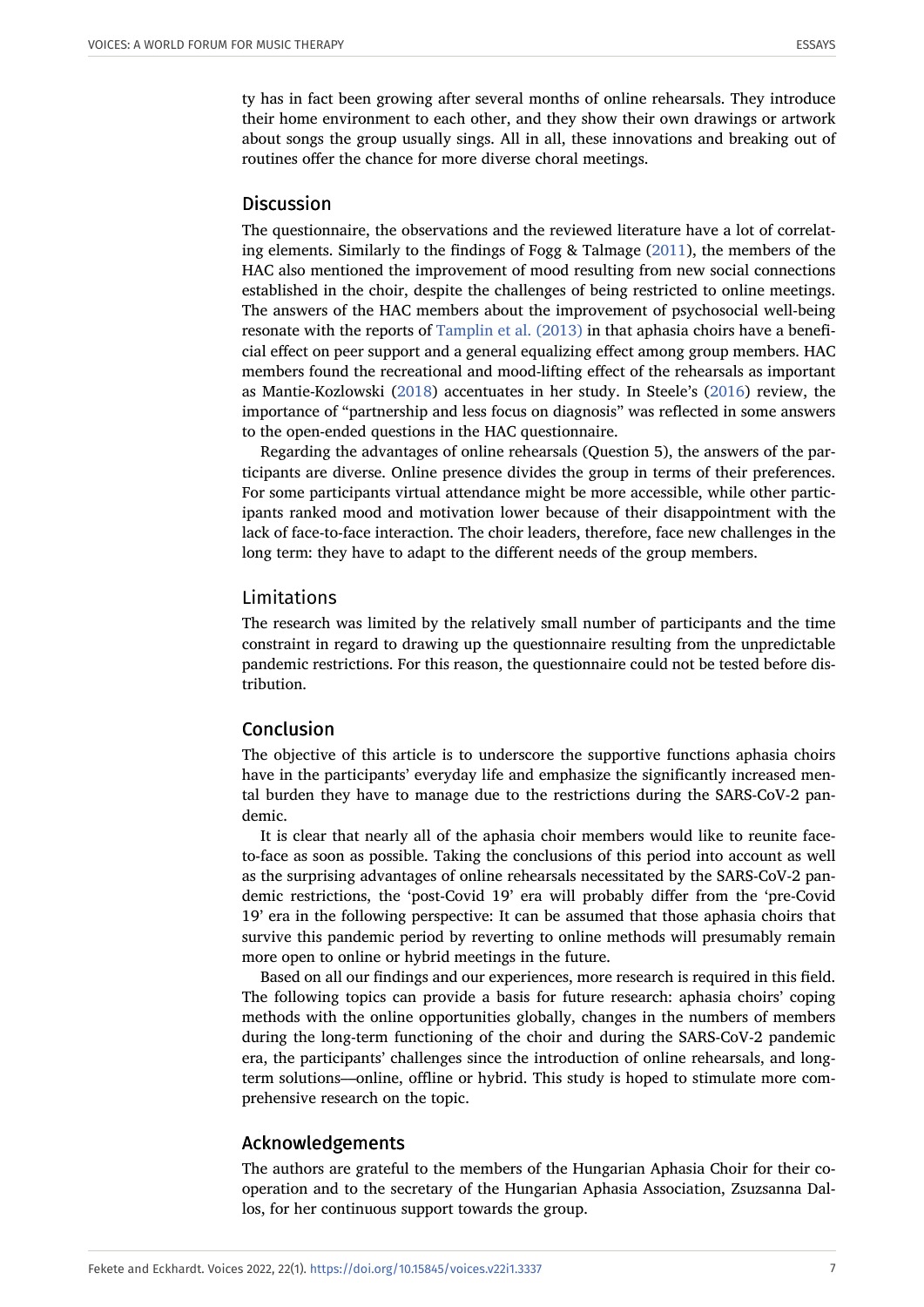#### About the Authors

Zsófia Fekete is a registered music therapist and a member of the Hungarian Music Therapy Association. Zsófia has more than twenty years of clinical experience at the National Institute of Medical Rehabilitation (Hungary). She obtained her PhD degree at the University of Pécs in 2021. She mainly works with patients with serious brain injury, coma and aphasia. She is the founder of the first Hungarian Aphasia Choir (Hangadó Énekegyüttes) with Fanni Eckhardt, where people struggling with severe aphasia can experience the benefits of community singing therapy. She is also the founder of the vocal ensemble Staccato (1996), where she tries to adopt inclusivity, helping people to join the choir after acute rehabilitation. Zsófia has helped and given inspiration to numerous students taking part in Hungarian music therapy trainings. She regularly holds lectures on music therapy in the neurorehabilitation at rehabilitation medicine trainings for graduate doctors.

Fanni Eckhardt is a current Master of Music Therapy student at ArtEZ University, The Netherlands. Her master research topic is self-concept improvement for people with aphasia through therapeutic songwriting or other music therapy interventions. She has been working in aphasia rehabilitation since 2014 as a music teacher and as a music therapy trainee at the National Institute of Medical Rehabilitation (Hungary) and at the Hungarian Aphasia Association. She is a board member of the Association Internationale Aphasie (AIA), and the co-leader of the first Hungarian Aphasia Choir (Hangadó Énekegyüttes), founded in 2016 by Zsófia Fekete. She holds a bachelor and a master's degree in music education from the Franz Liszt Academy of Music (Hungary) and is an online communication advocate for people with aphasia.

#### References

- <span id="page-7-2"></span>Ansdell, G. (2002). Community music therapy and the winds of change. *Voices: A World Forum for Music Therapy, 2*(2 SE-Essays). <https://doi.org/10.15845/voices.v2i2.83>
- <span id="page-7-3"></span>Fogg, L., & Talmage, A. (2011). The CeleBRation Choir: Establishing community group choral singing for people living with neurological conditions. *Psychomusicology: Music, Mind and Brain, 21*(1–2), 264–267. <https://doi.org/10.1037/h0094030>
- <span id="page-7-7"></span>Jones, B., Bernstein-Ellis, E., Mahendra, N., & Rose, M. (2013). Aphasia Choirs go global: An international survey comparing structure, goals and outcome measures. Poster. *ASHA Annual Convention*. <http://works.bepress.com/nidhi-mahendra/97/>
- <span id="page-7-0"></span>Leonardi, S., Cacciola, A., De Luca, R., Aragona, B., Andronaco, V., Milardi, D., Bramanti, P., & Calabrò, R. S. (2018). The role of music therapy in rehabilitation: Improving aphasia and beyond. *International Journal of Neuroscience, 128*(1), 90–99. [https://doi.org/10.1080/](https://doi.org/10.1080/00207454.2017.1353981) [00207454.2017.1353981](https://doi.org/10.1080/00207454.2017.1353981)
- <span id="page-7-5"></span>Mantie-Kozlowski, A., Mantie, R., & Keller, C. H. (2018). Enjoyment in a recreational singalong group for people with aphasia and their caregivers. *Aphasiology, 32*(5), 518–537. <https://doi.org/10.1080/02687038.2018.1427208>
- <span id="page-7-4"></span>Monroe, P., Halaki, M., Kumfor, F., & Ballard, K. J. (2020). The effects of choral singing on communication impairments in acquired brain injury: A systematic review. *International Journal of Language and Communication Disorders, 55*(3), 303–319. [https://doi.org/10.1111/](https://doi.org/10.1111/1460-6984.12527) [1460-6984.12527](https://doi.org/10.1111/1460-6984.12527)
- <span id="page-7-8"></span>Pike, C., Kritzinger, A., & Pillay, B. (2017). Social participation in working-age adults with aphasia: An updated systematic review. *Topics in Stroke Rehabilitation, 24*(8), 627–639. <https://doi.org/10.1080/10749357.2017.1366012>
- <span id="page-7-6"></span>Procter, S. (2001). Empowering and Enabling. *Voices: A World Forum for Music Therapy, 1*(2 SE-Essays). <https://doi.org/10.15845/voices.v1i2.58>
- <span id="page-7-1"></span>Schlaug, G. (2015). Melodic Intonation Therapy. In G. Hickok, S. L. Small (Ed.), *Neurobiology of Language* (pp. 1015–1023). Elsevier Inc. [https://doi.org/10.1016/](https://doi.org/10.1016/B978-0-12-407794-2.00081-X) [B978-0-12-407794-2.00081-X](https://doi.org/10.1016/B978-0-12-407794-2.00081-X)